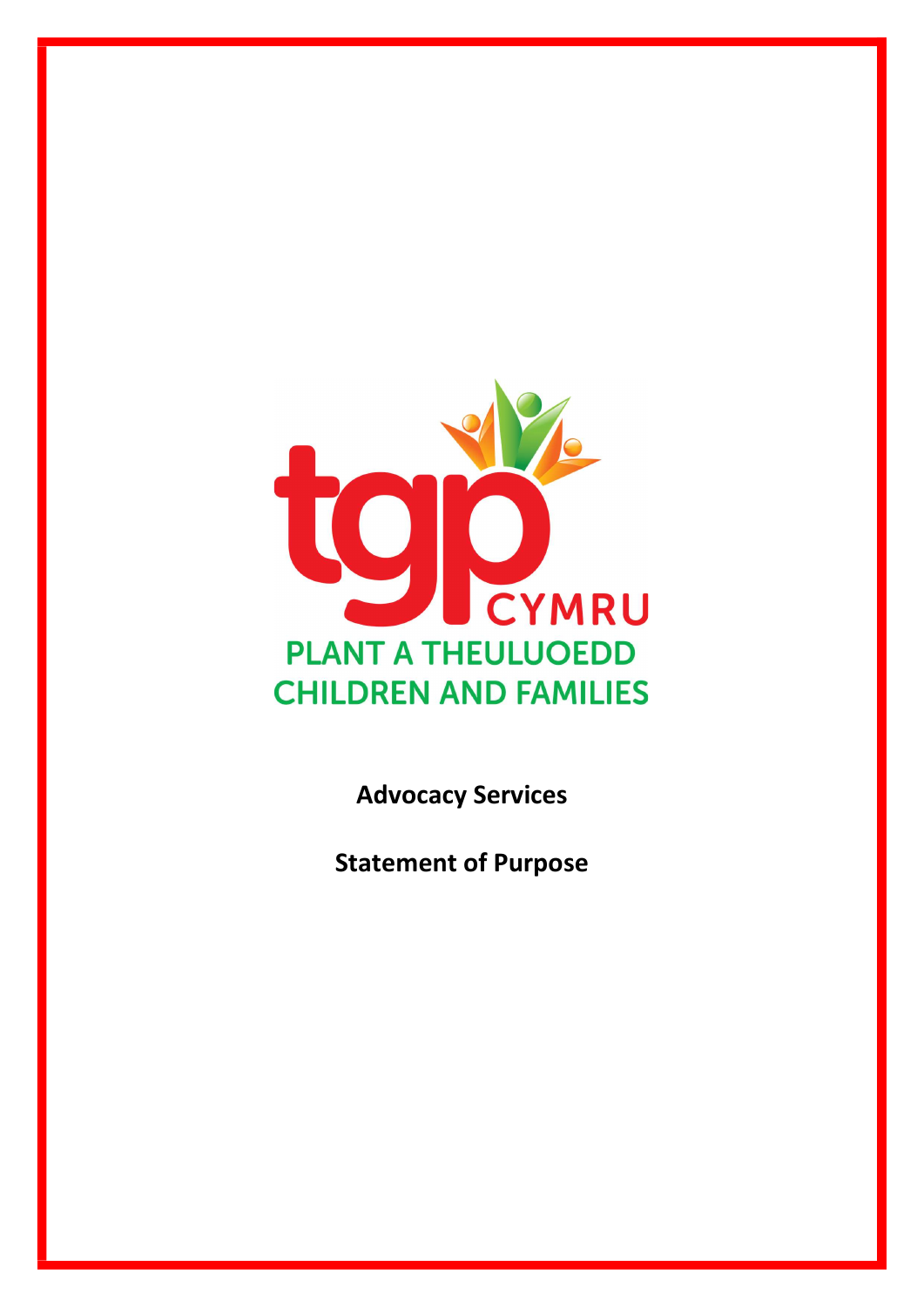| <b>Version</b><br><b>Number</b> | <b>Date</b> | Author /<br><b>Person</b><br>Responsibl<br>e | <b>Update information</b>                                                                                                                 |
|---------------------------------|-------------|----------------------------------------------|-------------------------------------------------------------------------------------------------------------------------------------------|
| V <sub>2</sub>                  | 13.03.20    | <b>SD</b>                                    | Updated to reflect feedback from mock inspection, including<br>space for signature and version control.                                   |
| V <sub>3</sub>                  | 15.09.21    | <b>SD</b>                                    | Updated to remove Western Bay, amend eligibility criteria in<br>line with revised NASA Service Specification and update<br>qualifications |
| V <sub>4</sub>                  | 15.06.22    | <b>SD</b>                                    | Updated Head Office address.                                                                                                              |
|                                 |             |                                              |                                                                                                                                           |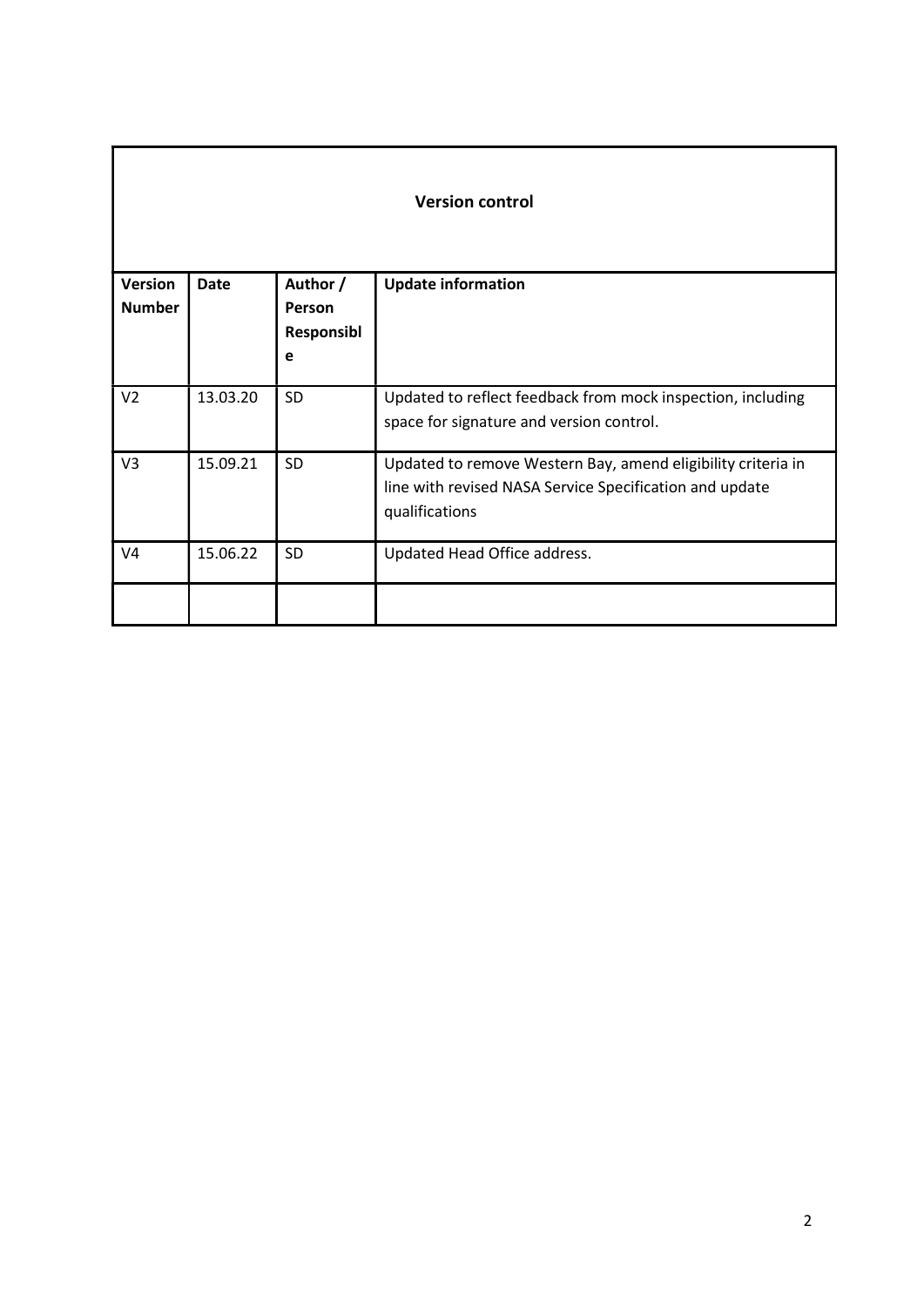# Statement of Purpose

# 1. Introduction, Aims and Objectives

Users of our advocacy service and members of the public are entitled to expect the highest standards, from both our services and staff. The aim of this Statement of Purpose, is to ensure that anyone accessing or wishing to access TGP Cymru advocacy services knows what to expect.

In line with Regulation 4 of the Regulation and Inspection of Social Care (Wales) Act 2016:

4.1 The service provider must provide the service in accordance with the statement of purpose.

4.2 The service provider must

- (a) keep the statement of purpose under review, and
- (b) where appropriate, revise the statement of purpose.

4.3 Unless 4.4 applies, the service provider must notify the persons listed in 4.6 of any revision to be made to the statement of purpose at least 28 days before it is to take effect.

4.4 This paragraph applies in cases where it is necessary to revise the statement of purpose with immediate effect.

4.5 If 4.4 applies, the service provider must, without delay, notify the persons listed in paragraph 4.6 of any revision made to the statement of purpose.

4.6 The persons who must be notified of any revision to the statement of purpose in accordance with 4.3 or 4.5 are

- (a) the service regulator,
- (b) the individuals,
- (c) service commissioners, and
- (d) any representative,

unless it is not appropriate to do so or would be inconsistent with the well-being of an individual.

4.7 The service provider must provide the up to date statement of purpose to any person on request, unless it is not appropriate to do so or would be inconsistent with the well-being of an individual.

# 2. Scope

The provisions of the Statement will apply to TGP Cymru advocacy services and staff. For the purposes of this Code:

- The term 'Advocate' is used to collectively refer to all TGP Cymru staff working as an Independent Professional Advocate whether as a permanent member of staff, temporary member of staff or a casual worker
- The term 'Young Person' refers to all children and young people accessing TGP Cymru advocacy services.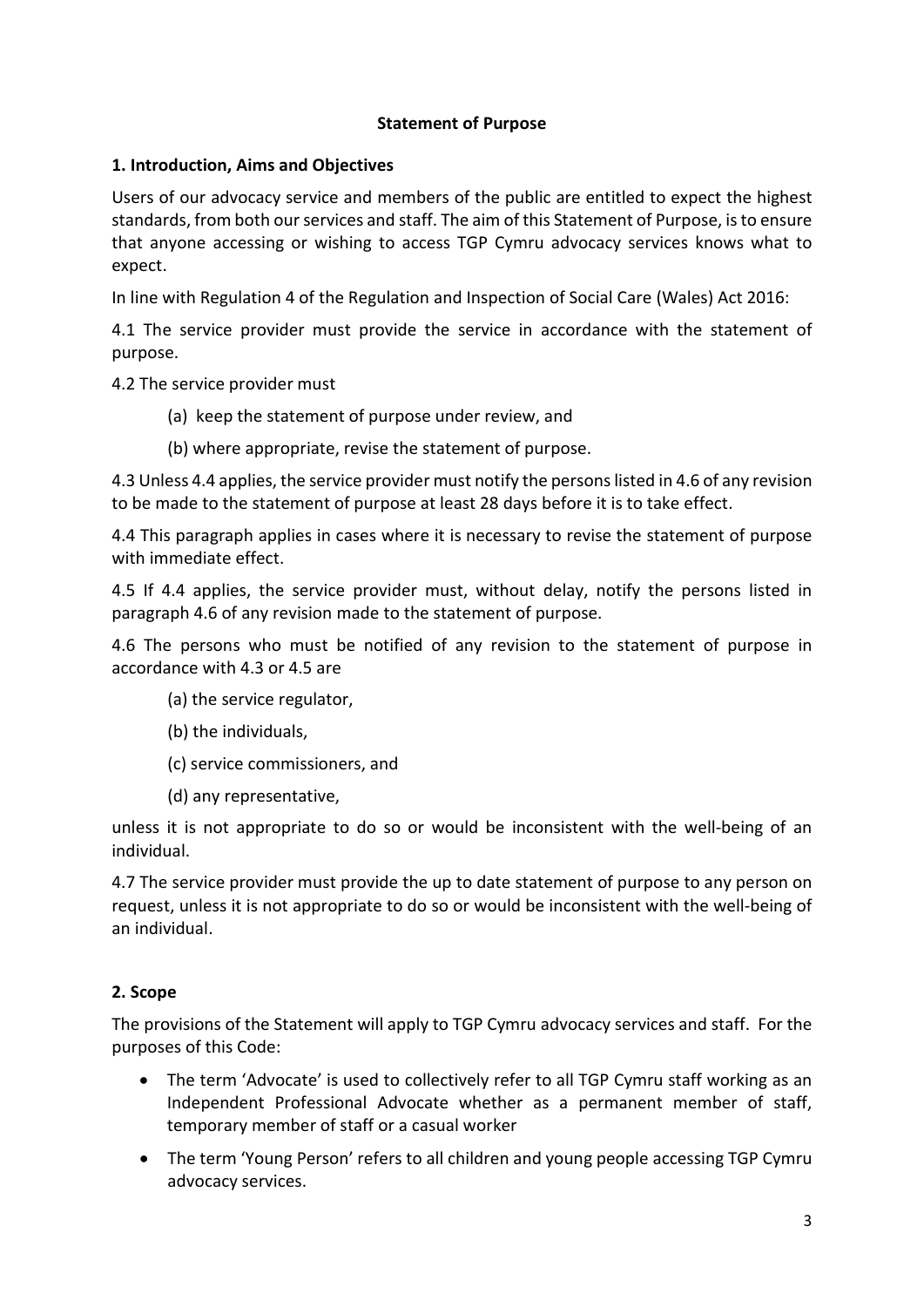| <b>Section 1: The Provider</b> |                                                            |
|--------------------------------|------------------------------------------------------------|
| Service provider               | <b>TGP Cymru</b>                                           |
| <b>Address of provider</b>     | Cardiff University Social Science Research Park<br>(SPARK) |
|                                | Maindy Road                                                |
|                                | Cardiff                                                    |
|                                | <b>CF24 4HQ</b>                                            |
| <b>Legal entity</b>            | Registered Charity and Limited Company                     |
| <b>Responsible Individual</b>  | Jackie Murphy                                              |
| <b>Manager of service</b>      | Sarah Durrant                                              |
| <b>Name of service</b>         | <b>TGP Cymru</b>                                           |
| <b>Head Office Address</b>     | Cardiff University Social Science Research Park<br>(SPARK) |
|                                | Maindy Road                                                |
|                                | Cardiff                                                    |
|                                | <b>CF24 4HQ</b>                                            |
| <b>Other relevant address</b>  | North Wales Advocacy Service                               |
|                                | Unit 3 Victoria Dock                                       |
|                                | Balaclava Road                                             |
|                                | Caernarfon                                                 |
|                                | <b>LL55 1TH</b>                                            |
| <b>Other relevant address</b>  | Mid and West Wales Advocacy Service                        |
|                                | Min y Mor Bungalow                                         |
|                                | <b>Wellington Gardens</b>                                  |
|                                | Aberaeron                                                  |
|                                | Ceredigion                                                 |
|                                | <b>SA46 0BQ</b>                                            |
| <b>Other relevant address</b>  | Cwm Taf Morgannwg Advocacy Service                         |
|                                | The Factory                                                |
|                                | Welsh Hills Works                                          |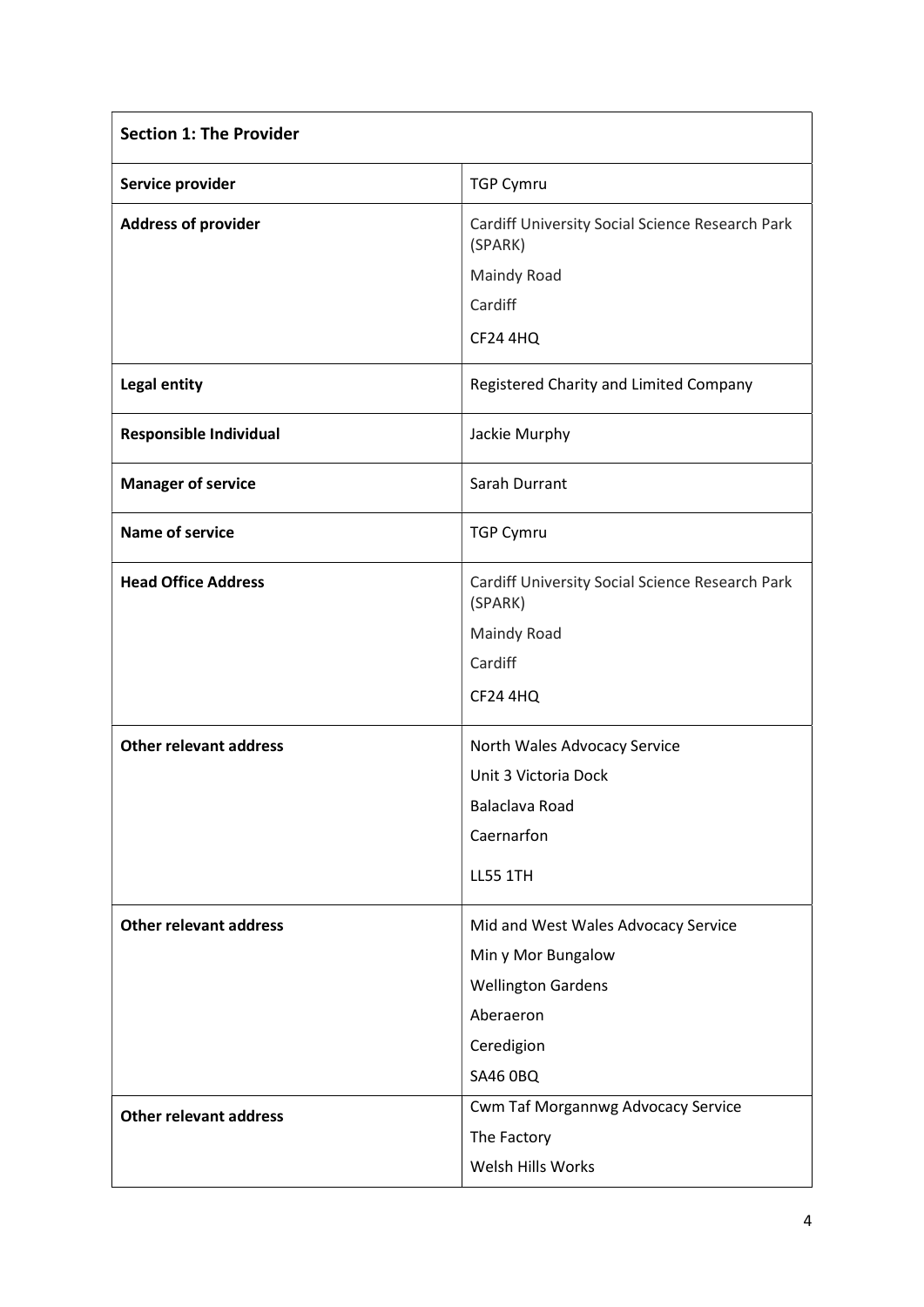| Jenkin Street |
|---------------|
| Porth         |
| <b>RCT</b>    |
| CF39 9PP      |

## Section 2: Service Location

The service provides three regional advocacy services, commissioned by three commissioning regions:

North Wales: Anglesey, Gwynedd, Conwy, Denbighshire, Flintshire and Wrexham.

Mid and West Wales: Carmarthenshire, Ceredigion, Pembrokeshire and Powys

Cwm Taf Morgannwg: RCT, Merthyr and Bridgend.

# Section 3: Eligibility Criteria

Eligibility Criteria for access to the Service is:

- Children Looked After , or a child who is not being looked after but may have needs for care and support;
- a child in respect of whom a Special Guardianship Order is in force;
- an adopted child or a child who may be adopted;
- a young person who is a former looked after child as defined under section 176 and 104 of the Act; or
- a young person receiving and/or is eligible to receive support in accordance with section 104(2) of the Social Services and Wellbeing (Wales) Act 2014;

who make or intend to make representations (including complaints) under section 174 or 176 of the Act, about the discharge of the local authorities functions under:

- Parts 3 (assessment of needs);
- Part 4 (meeting needs):
- Part 5 (charging and financial assessment);
- Part 6 (looked after and accommodate d children);
- Part 7 (safeguarding) of the Act;
- 14F (special guardianship support services)
- Parts 4 (care and supervision) and 5 (protection of children) of the Children Act 1989;
- the Adoption and Children Act 2002 (in respect of an adopted child or a child who may be adopted).

The Social Services and Well-being Act 2014 definition of a child in Part 1 (3) states ["child" means a person who is aged under 18]. However, it is recognised that very young children in the 0–5 years old category need to be dealt with on a case by case basis, dependent on the individual child, the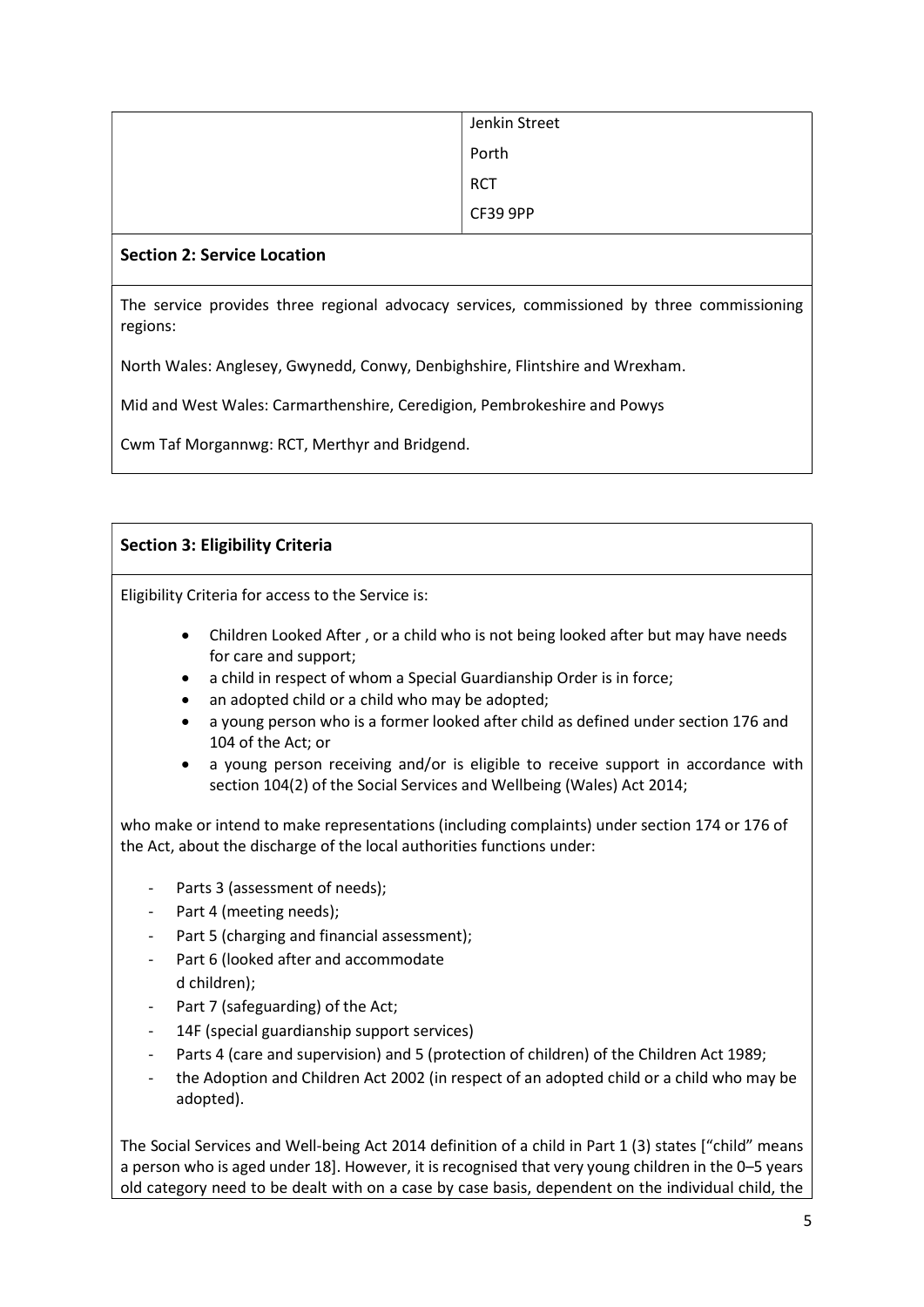issue/s being dealt with and the availability/suitability of other forms of advocacy support i.e. Formal/Practitioner advocacy or Informal/ Family advocacy

This is the provision of Statutory Advocacy as defined in the Social Services Health and Wellbeing Act 2014 and the National Approach to Statutory Advocacy Service Specification.

The service also provides independent professional advocacy to all children and young people under 18 wishing to manage representation, raise a concern, or make a complaint in relation to NHS services across Hywel Dda and Powys Teaching Health Boards. This is in line with Section 187 NHS (Wales) Act 2006.

| Age range of people using the service        | $0 - 25$ years                                                 |
|----------------------------------------------|----------------------------------------------------------------|
| Gender of people using the service           | All genders                                                    |
| The number of people the service can support | Based on the three regions we cover, we have<br>guidelines of: |
|                                              | 1240 Issue Based Advocacy cases (issues) per<br>year           |
|                                              | 2086 Active Offer meetings per year.                           |

## Section 4: How the Service is Provided

## Service Provision

The service comprises three regional advocacy services as detailed in section 2 above. Each regional service operates on a peripatetic basis with advocates meeting young people in suitable, accessible locations of their choice, such as at school, at home or out in the community.

## Referral Process

Young people access the service through referrals (self-referral, third party, or Active Offer) by phone, email, online referral form or face-to-face (including Active Offer meetings). A single administrative telephone number and email address operates for each of the services, clearly contained within all promotional materials. Auto-replies/voicemail highlight emergency/out-ofhours services (e.g. Meic Cymru).

Referrals are coordinated by the Team Manager from the regional administration office. The service aims to contact children and young people within forty eight hours of referral receipt. Where this is not possible, a note explaining why is added to the young person's case note. For third party referrals (Social Worker/ residential home /parent /foster carer/IRO/Child Protection Coordinator/ other professional), contact is also made with the referee to confirm receipt of referral and to confirm that contact has been made with the young person. Following receipt of referral and in responding to young people (or their representative, where there are communication barriers) we:

- Note the young person's initial issue;
- Establish eligibility: if ineligible, young people will be referred to other services such as Independent Mental Health Advocacy;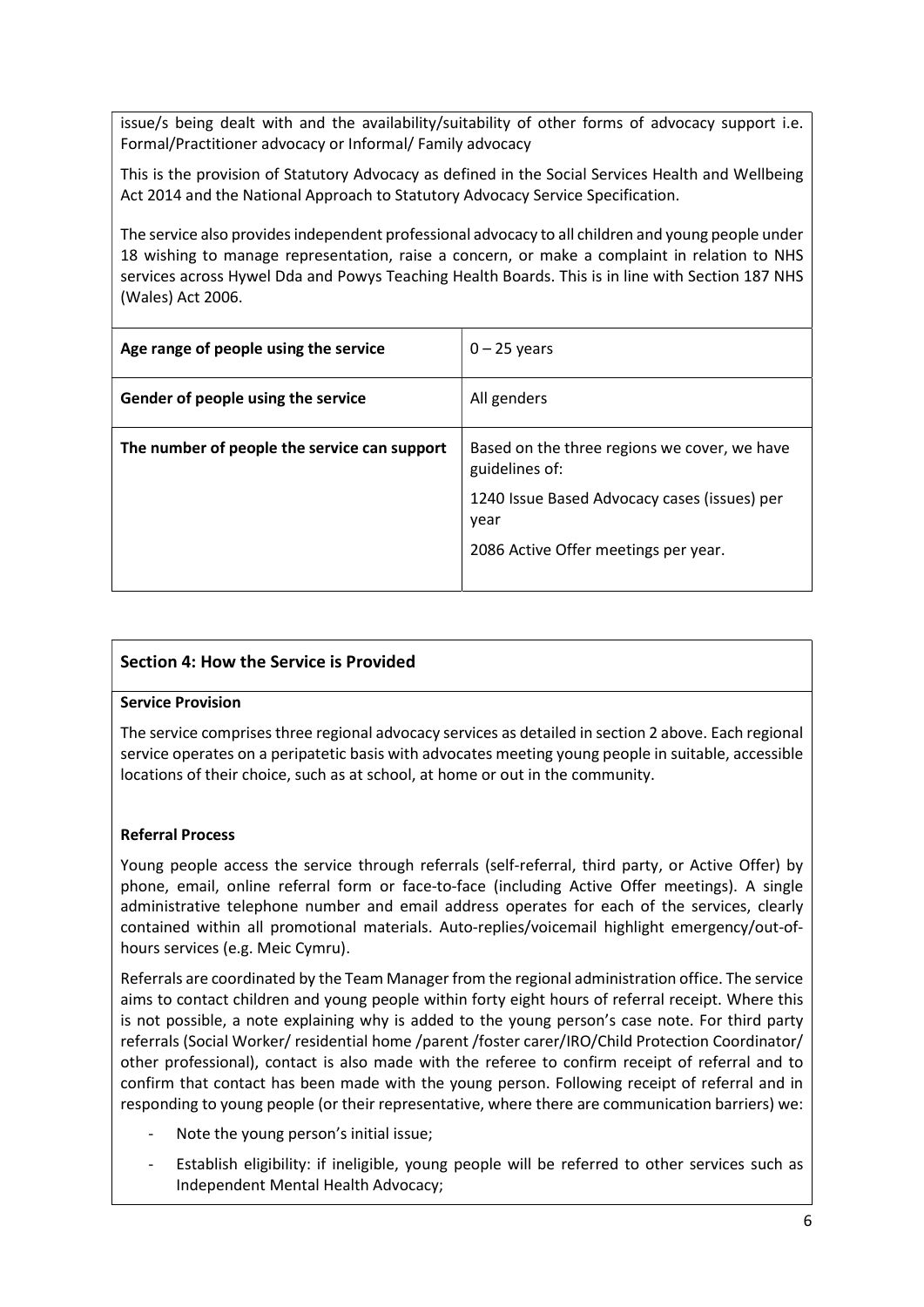- Highlight any communication/access needs;
- Note any known risks shared by referee;
- Note any linguistic, cultural and/ or religious beliefs:
- Make an appointment with the young person for an initial face-to-face meeting with an IPA;
- Allocate the case to an IPA (main point of contact for the young person);
- Answer the young person's questions;
- Open a record on Cygnet, our case management system.

## Suitability of Service

If, at point of referral, it is felt that the service cannot support the individual, we advise the young person or their representative as to the reasons why. If it is felt that the service can meet the advocacy needs of the young person, then the service proceeds.

When allocating an Advocate, consideration is given to any linguistic, cultural and religious beliefs, allocating an Advocate from the service wherever possible, or enlisting the services of external professionals where necessary, e.g. interpreter.

## Service Delivery

The first meeting, as per our peripatetic delivery model, takes place in a location of the young person's choice. The meeting gains an understanding of the individual and the issues that they face, manages the young person's expectations and explains: the role of advocacy and the service's independent role in supporting young people's participation in important decisions. We stress that the service is led by them and will not make decisions for them.

The Advocate explains confidentiality, highlighting how we will treat the information they share with us (including our safeguarding responsibilities/procedures, in line with GDPR and the All-Wales Child Protection Procedures) and outlining how complaints can be made. This is supported by a welcome pack comprising our Service Guide and other relevant literature/contact details.

# Advocacy Plan

The initial meeting is also an opportunity to develop the Issue-based Advocacy Plan. The Advocacy Plan is coproduced by the young person and the Advocate. It details the issue(s) requiring advocacy support, the young person's wishes and feelings in relation to the issue(s) and how this will be tackled. The Advocacy Plan features a 'to do' list for both the young person and the Advocate detailing the actions each will undertake in order to progress the advocacy intervention and address the issue. The young person is provided with a copy of their Advocacy Plan, which is written in their preferred language, appropriate to their level of communication and understanding. A copy is also added to the young person's case file and shared with any other professionals, as advised by the young person. The Advocacy Plan is used by the young person and the Advocate to review progress, thus ensuring the young person remains central to the process. Similarly, if the young person's need for advocacy changes or if their instruction regarding an issue changes, the Plan is reviewed and updated accordingly. As the young person, supported by the Advocate, meets with service providers to discuss/reach a solution to their issue, the Advocacy Plan will be revisited to ensure that / to what extent the young person's wishes/voice have been heard.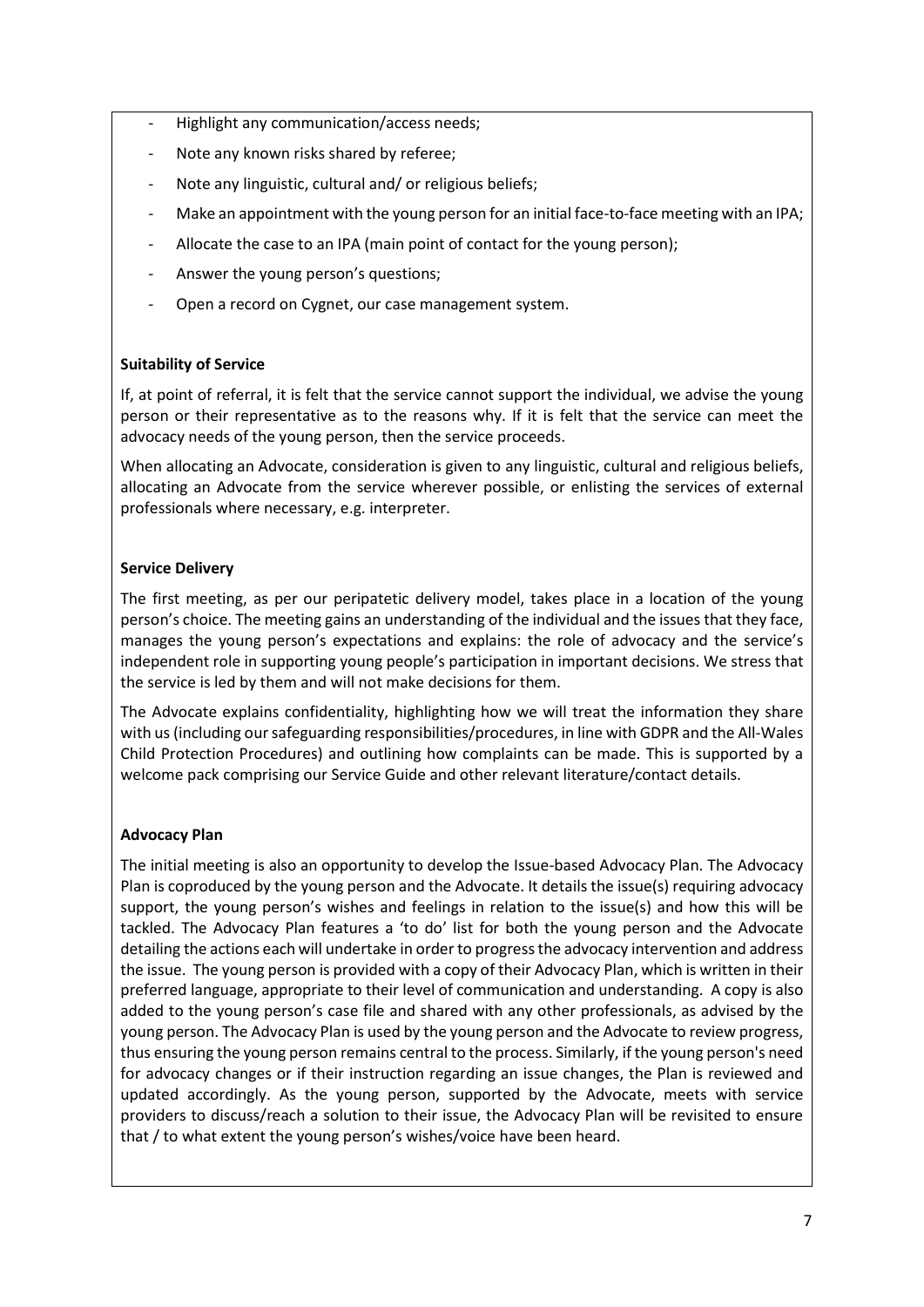#### Ongoing Service Delivery

The advocacy relationship continues with the Advocate working with the young person, reviewing available options and planning the representations that they need to make, prior to progressing to making the representation itself. This can take one or several meetings depending on the issue.

The service empowers young people, ensuring their voices are heard and that not only do they have a choice about their care and support but have options available to them by:

- being led by the young person at all times
- focusing on rights and entitlements, not best interests.
- identifying the presenting issue(s) and providing issue based advocacy support in relation to this issue, not ongoing support work
- informing the young person of their rights and entitlements in relation to the presenting issue(s)
- offering choices to the young person regarding their presenting issue(s)
- exploring the outcomes of different options with the young person
- identifying the young person's wishes and feelings, after consideration of all options, rights and entitlements
- sharing the young person's wishes and feelings to others, as identified by him/her
- supporting young people at decision making meetings
- explaining process/terminology/rationale/discussions/decision maker and professional perspectives to the child/ young person, ensuring understanding
- discussing /agreeing contingency plans if discussions do not fulfil young person's wishes;
- explaining decisions made and rationales for these.

The service provides issue based advocacy intervention therefore it contributes to young people's happiness, health, development and wellbeing in relation to specific areas of concern. However, advocacy excels in these areas when working in partnership with other agencies and key people in a young person's life, as this partnership approach can help ensure long term benefits for young people. In order to assist with young people's ongoing happiness and development, the service will also signpost to other appropriate services, projects and clubs (e.g. youth clubs) with the consent of the young person.

On occasion it is necessary to obtain advice or assistance from specialists, e.g. legal advice. Where this is necessary, the young person is either supported to access legal/ specialist advice in their own right, accompanied by the Advocate, or anonymous advice is sought by the Advocate on behalf of the young person to identify if/ how the issue can progress.

In line with National Standards, Advocates reflect the wishes of the young person for whom they advocate, even if this conflicts with the 'best interests' of the young person (unless safeguarding concerns are identified).

## Service Endings

Once a decision has been made and the issue addressed, the advocacy relationship enters a period of conclusion, evaluation and closure. This ensures:

- Young people have the opportunity to revisit/review their advocacy plan, assessing feelings around issues/outcomes achieved;
- Young people complete evaluation forms;
- Conclusions are shared with professionals;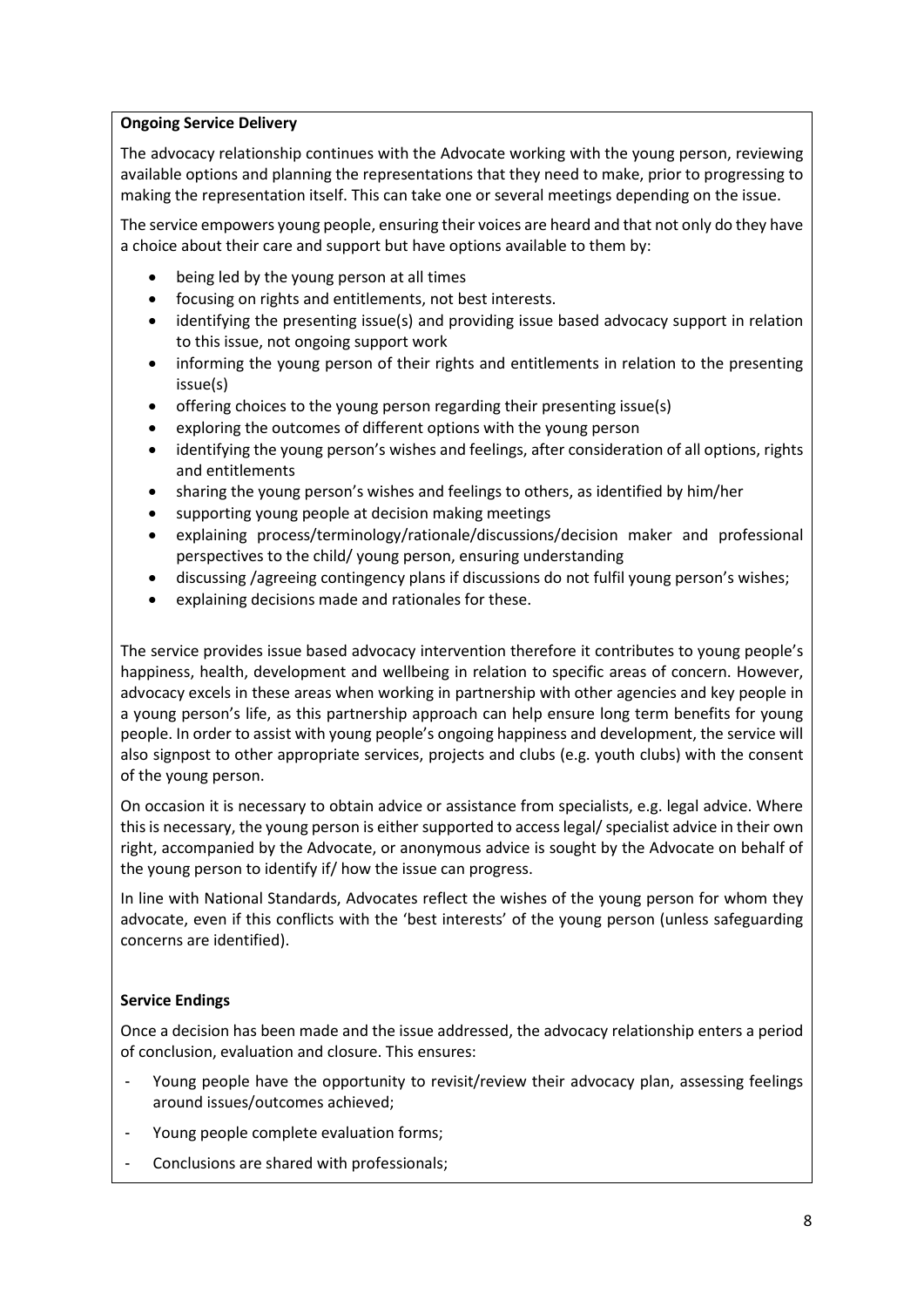#### Case closure.

#### Language and Communication

The service is available to young people in the language of their choice. TGP Cymru operates bilingually in Welsh and English with all literature and information produced about and for the service for both service users and professionals available bilingually. This includes promotional literature, website, referral forms and feedback forms.

Young people can indicate their preferred language of communication at point of referral or at any time during the advocacy intervention. Staff actively offer the service through the medium of Welsh to all young people, even where this is not the preferred language at point of referral. In the event that a service user is initially allocated a non-Welsh speaking member of staff but having started to work with the Advocate, wishes to change to a Welsh speaker, this is facilitated. The service boasts a number of Welsh speaking staff to accommodate such requests. If the local advocacy service were not to have a Welsh speaking Advocate, an Advocate from an alternative service would be sourced. Due to our presence across much of Wales, TGP Cymru operates a Cross Project Working Protocol, allowing Advocates with skills in specific areas, including language skills, communication skills and expertise in certain areas, for example emotional wellbeing or mental health, to be deployed across multiple services.

Children and young people whose first language is neither Welsh nor English also receive the service in their preferred language. The service will organise translation and interpreter service to accommodate such requests, as per our contract and National Approach Service Specification.

For young people those with severe learning/communication needs, we have a range of augmented communication methods (and staff trained to use them), including Picture Exchange Communication Systems (PECS) and Makaton. Literature about the service is also available in Makaton.

For young people who are unable to provide any instruction, we provide Non-Instructed Advocacy as per the Watching Brief. TGP Cymru has recently developed a complete training suite in relation to Non-Instructed Advocacy which will be delivered to all advocates across Wales. The provision of Non-Instructed Advocacy takes place when a young person has a clearly identifiable advocacy issue but is unable to share their wishes and feelings in relation to the issue with an Advocate, due to communication limitations. Non-Instructed Advocacy enables an Advocate to observe a young person in a number of settings and report back independently to a referrer/ decision maker, hence providing an independent voice for the young person in relation to the specific situation.

## Confidentiality and Safeguarding

The service is confidential, sharing information only with those the young person wishes to share with/ instructs the Advocate to inform. Every young person accessing the service is informed of the confidential nature of the service at the beginning of the advocacy relationship. Young people are also told, that despite operating in a fully confidential manner, should they disclose anything the advocate considers to place them or any other person at risk of significant harm, then that information will have to be shared with others. This is in line with the All Wales Safeguarding Procedures.

In practice, the Advocate reminds all young people of both confidentiality and safeguarding at regular intervals during the advocacy relationship, thus ensuring the young person feels safe and protected from abuse. When a young person makes a safeguarding disclosure, the Advocate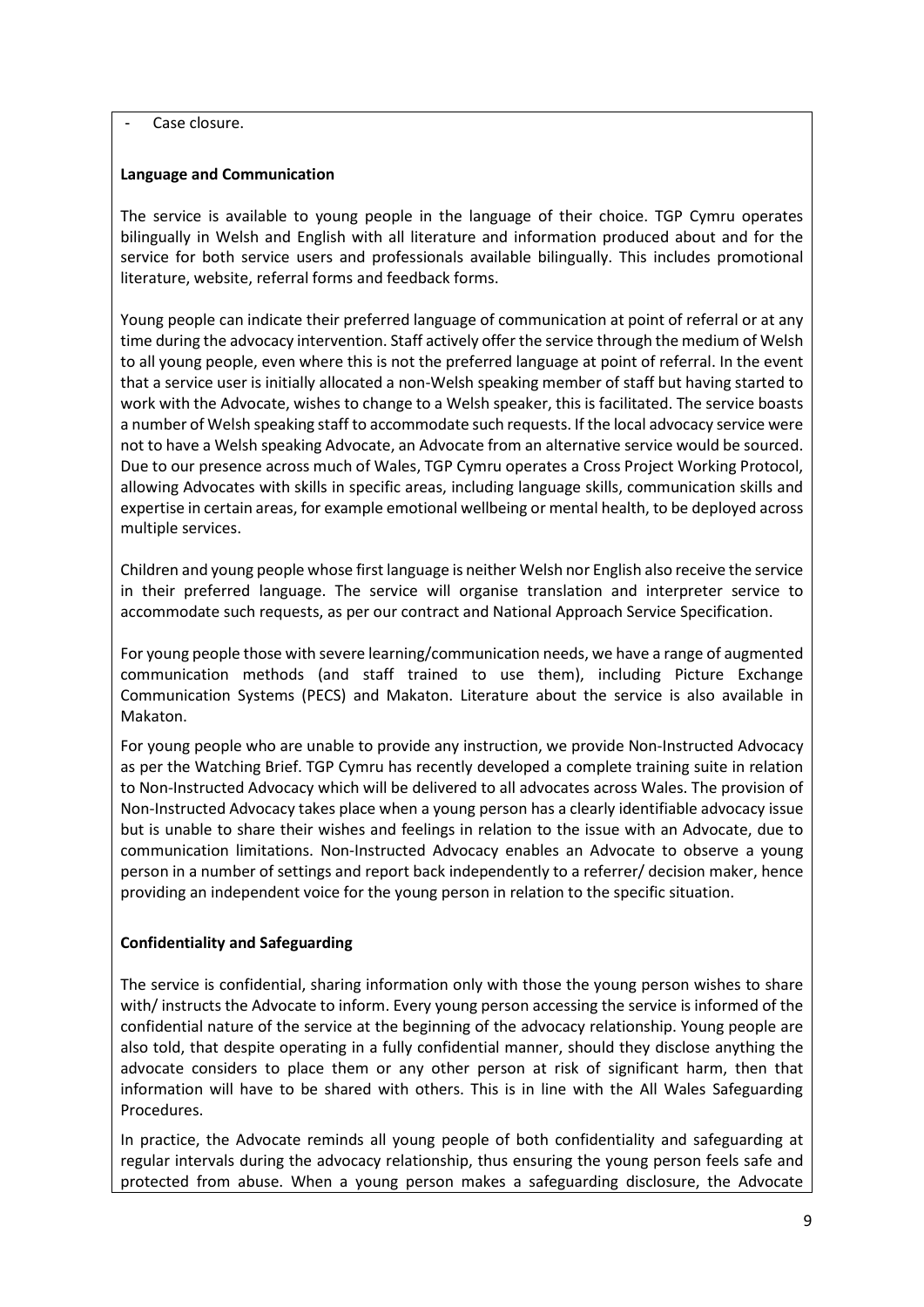reminds them again and informs them that they need to share the disclosure with their manager. Wherever possible the call to the manager takes place with the young person present to ensure transparency. Advocates ensure reassurance takes place throughout the disclosure process, taking care not to make promises regarding the next steps.

## Section 5: Staffing Arrangements

#### Numbers and qualifications of staff:

The following staff structure for the service(s) is in place. A number of casual advocates support the employed staff detailed below:

#### North Wales Advocacy Service

| Team Manager | Full time | Management qualification required, or the<br>willingness to work undertake TGP Cymru<br>Management Training. |
|--------------|-----------|--------------------------------------------------------------------------------------------------------------|
|              |           |                                                                                                              |

A team of advocates, including a Senior Practitioner, comprising both full time, part time and casual staff.

Advocates are facilitated to obtain the City & Guilds Level 4 Advocacy qualification after successful completion of a probationary period and sufficient practice experience.

| Administrator                              | 40 hours (job share) |                                                                                                              |
|--------------------------------------------|----------------------|--------------------------------------------------------------------------------------------------------------|
| <b>Mid and West Wales Advocacy Service</b> |                      |                                                                                                              |
| Team Manager                               | 30 hours             | Management qualification required, or the<br>willingness to work undertake TGP Cymru<br>Management Training. |

A team of advocates, including a Senior Practitioner, comprising both full time, part time and casual staff.

Advocates are facilitated to obtain the City & Guilds Level 4 Advocacy qualification after successful completion of a probationary period and sufficient practice experience.

Administrator 20 hours

## Cwm Taf Morgannwg Advocacy Service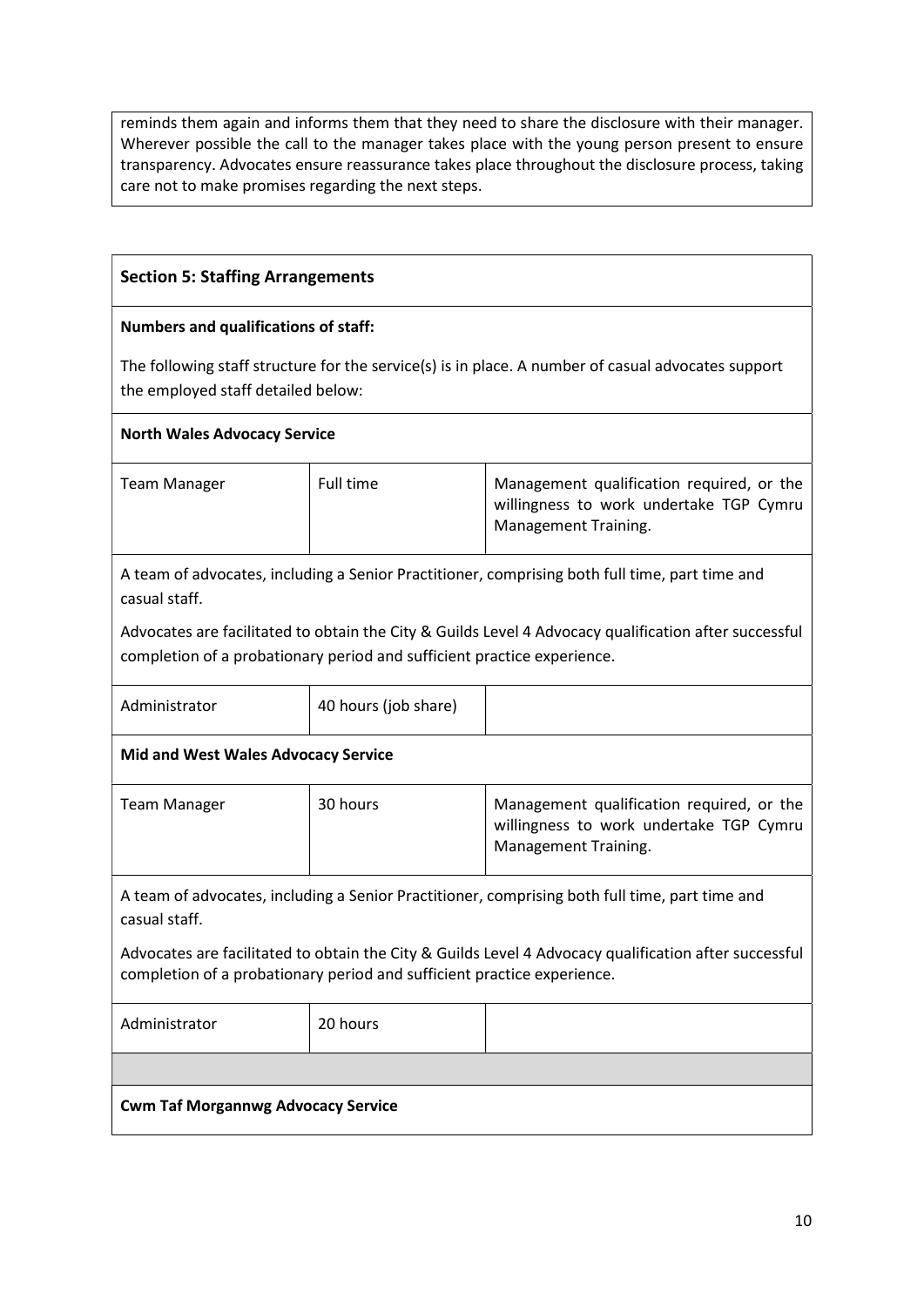| <b>Team Manager</b>                                                                                                                                                                                                                                             | Full time  | Management qualification required, or the<br>willingness to work undertake TGP Cymru<br>Management Training. |
|-----------------------------------------------------------------------------------------------------------------------------------------------------------------------------------------------------------------------------------------------------------------|------------|--------------------------------------------------------------------------------------------------------------|
| A team of advocates, comprising both full time, part time and casual staff.<br>Advocates are facilitated to obtain the City & Guilds Level 4 Advocacy qualification after successful<br>completion of a probationary period and sufficient practice experience. |            |                                                                                                              |
| Administrator                                                                                                                                                                                                                                                   | 17.5 hours |                                                                                                              |
|                                                                                                                                                                                                                                                                 |            |                                                                                                              |

#### Supervision and Support Arrangements

On commencement of employment with TGP Cymru, all staff receive two inductions: one at the service which focuses on the role, the team and practice standards, and a second at our head office in Cardiff which acts as a formal introduction to the organisation. Accompanying the induction is TGP Cymru's safeguarding training, again delivered in head office by our Learning and Development Manager.

All new staff complete a six-month probationary period. This comprises a review at three months and a second at five months. If it is not possible to meet these target dates (e.g. due to illness, diary clashes), HR are informed. At each review, the line manager must review progress and evidence to support progress against the job description before signing off, making recommendations for improvement or ceasing the staff member's employment.

During the probationary period, intensive support is offered to new staff in addition to monthly supervision. Staff are buddied with experienced team members, initially to observe practice and subsequently to be observed by both experienced staff and the line manager.

Following successful completion of the probationary period, all staff receive supervision from their line manager every eight weeks. If it is not possible to meet this frequency (e.g. due to illness, diary clashes), this is noted on the staff member's supervision notes. Supervision is an opportunity for staff to discuss their cases and also to receive support in relation to their wellbeing.

Supervision discusses current and forthcoming priorities, identifies what is going well, which cases require additional support, learning and development needs and role specific administration tasks such as ensuring case notes are up to date and timesheets are submitted in a timely manner.

TGP Cymru is currently undertaking a large piece of work to ensure induction, probation, supervision and annual appraisals all link, and track the ongoing development of staff.

Annual appraisals also take place with all staff. This offers the opportunity to reflect on the past year and to agree targets and areas for both personal and professional development.

Due to the regional nature of our advocacy services, face to face contact between the Team Manager and staff does not take place on a daily basis, but advice, support and guidance is accessed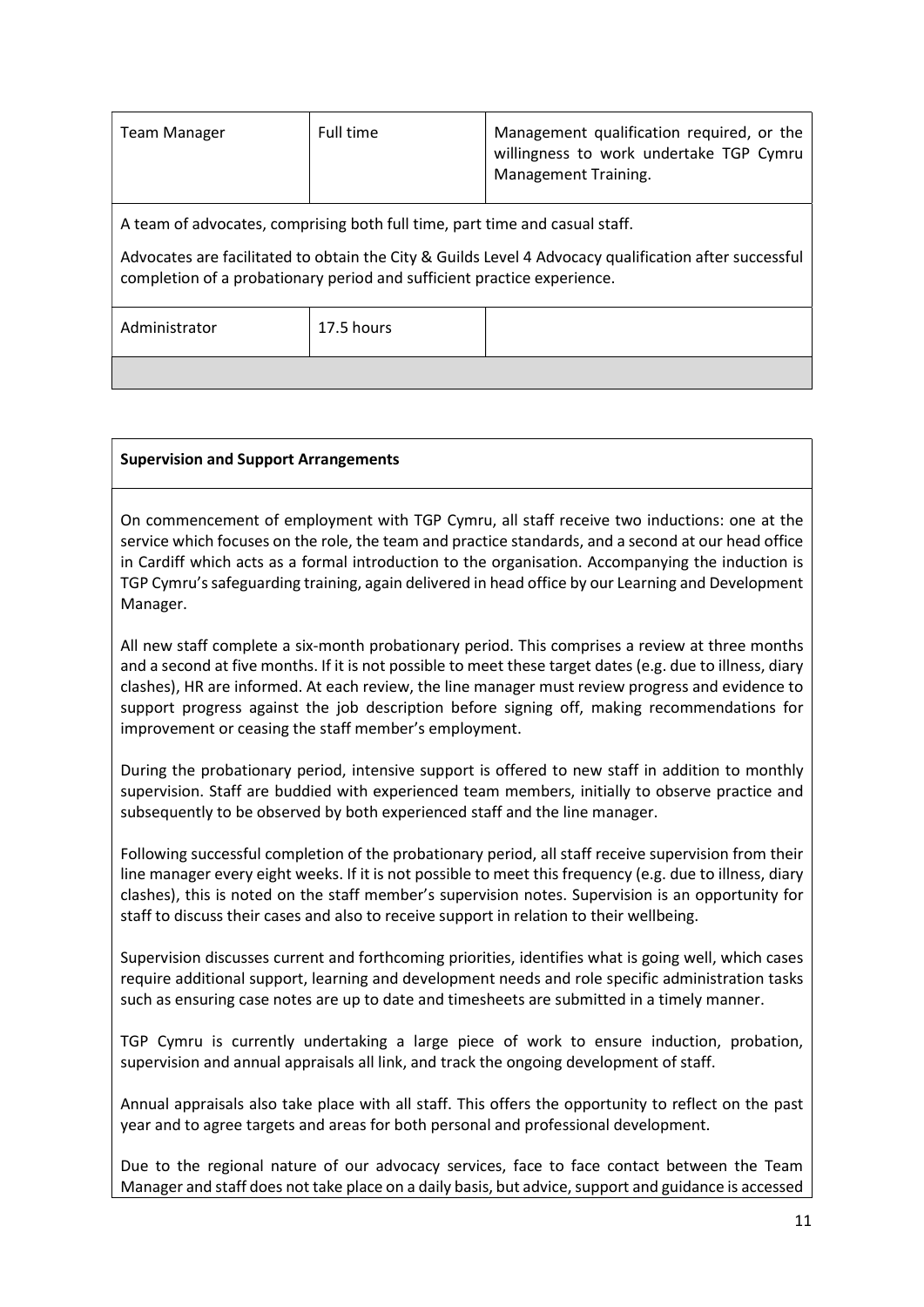by telephone, email or skype between face-to-face supervision sessions. All staff are advised during their induction that if they are unable to contact their manager and require urgent support then they can contact any other manager to request this support.

In addition, all staff have access to the Employee Assistance Programme provided by Health Assured, which provides a free 24-hour confidential helpline to support with any issues, whether they be work related or otherwise, such as stress, financial worries, dependency issues. In addition, this service provides a number of free and confidential counselling session for staff.

# Staff Training

TGP Cymru understands that our staff are our most valuable resource. In order to maintain a fulfilled and effective staff team robust, effective systems and practices for identifying and meeting learning and development needs are essential.

The process of continuous professional development begins at induction and progresses through the employee's probationary period and onwards throughout their career at TGP Cymru.

# Induction Pack

All members of staff are given an 'induction pack' when they join TGP Cymru. This contains a 'Task Analysis' and 'Target Setting' exercise which encourages the individual to consider the tasks involved in their role and how they feel about completing them. This sets the tone for ongoing discussion of gaps in knowledge or experience through informal discussion or Supervision with the individual's line manager. In addition, the induction pack contains an 'Induction Checklist', which all new staff must complete and return to HR. This guides the individual to keep a record of the information they've received and to seek out any that they feel they need as part of the induction process.

# Mandatory Learning

# Head Office induction

All members of staff are required to attend the Head Office Induction session as soon as possible after starting their role (these are held quarterly). This session introduces the individual to the organisation, its values, history, structure and expectations as well as what staff can expect from the organisation in terms of support and communication.

# Safeguarding

All members of staff are required to attend Safeguarding training as soon as possible after starting their role (this session is frequently delivered back-to-back with head office induction over 2 days). TGP Cymru's Safeguarding Awareness session is based on the All Wales Basic Safeguarding Awareness Training. Where individuals feel they would like to attend further learning they are encouraged to attend the local authority's safeguarding training and/or further specific training relating to their role (e.g. self-harm, suicide intervention, child sexual exploitation).

Workrite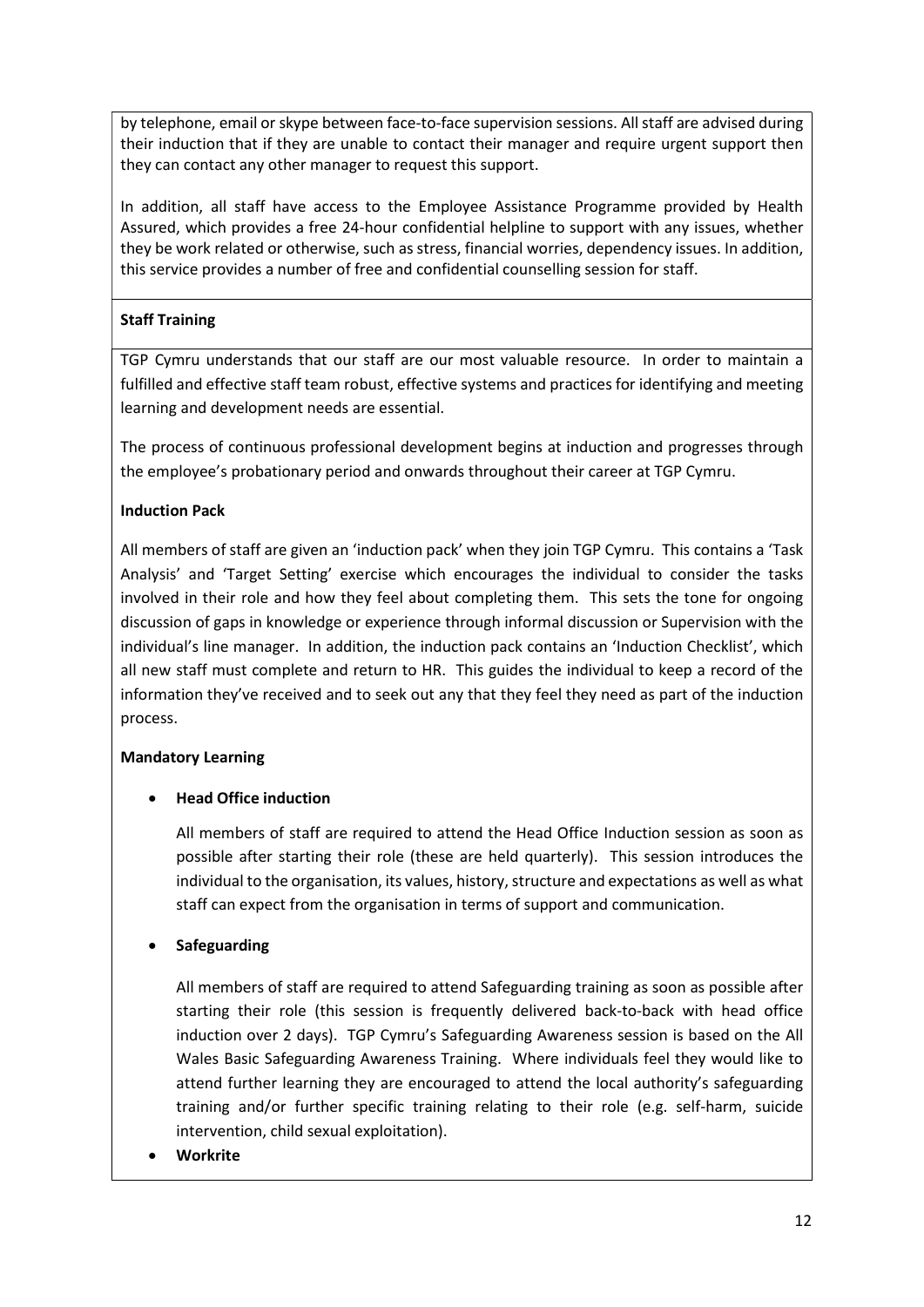All members of staff are required to complete a series of e-learning modules which relate to key underpinning knowledge. The relevant combination of the following modules are undertaken within the first month of joining the organisation:

> Assessrite (Display screen equipment and work environment) GDPR/Data Protection Act Equality and Diversity Fire Rite (Fire safety) Handle Rite (Manual Handling) OHSA (Office Health and Safety) OHSALM (Office Health and Safety for Line Managers) Mobilerite (Lone working and mobile working) Dyslexia Screening (optional)

#### Role-Specific Learning

Whilst all new staff are required to attend the mandatory training programme, further learning and development is also offered, which is more specific to each role.

| Project-based induction: | During the first few weeks of employment, individuals will<br>undergo project-based induction relating to the specifics of the<br>project at which they're based. This has an overlap with some<br>of the criteria on the Induction checklist outlined under 'Head<br>Office Induction' above, and is designed to ensure that the<br>individual feels settled into their environment and understands<br>their role as quickly as possible. This would usually be delivered<br>by a project leader or Senior Practitioner but could be delivered<br>by an experienced Administrator or other team member. |
|--------------------------|----------------------------------------------------------------------------------------------------------------------------------------------------------------------------------------------------------------------------------------------------------------------------------------------------------------------------------------------------------------------------------------------------------------------------------------------------------------------------------------------------------------------------------------------------------------------------------------------------------|
| <b>Team Managers:</b>    | Team Managers are expected to complete a Leadership and<br>Management qualification. Advocacy managers that are<br>required to register under RISCA are facilitated to undertake<br>advocacy management training at the earliest opportunity.                                                                                                                                                                                                                                                                                                                                                            |
| <b>Advocacy Workers:</b> | Understanding Advocacy (Accredited), Advocacy<br>Skills<br>(Accredited), Non-Instructed Advocacy. Advocates are also<br>facilitated to obtain the City & Guilds Level 4 Advocacy<br>qualification after successful completion of a probationary<br>period and sufficient practice experience. This is currently<br>provided by Gower College under Skills for Industry funding.                                                                                                                                                                                                                          |

Administrators: Following completion of their induction, Administrators are offered the opportunity to spend a few days alongside a colleague in a similar team. Here, the basics of the role and systems are covered and the individual has an opportunity to see an Administrator 'in action'. Following this, the experienced Administrator acts as a 'buddy' to offer peer support to the new employee.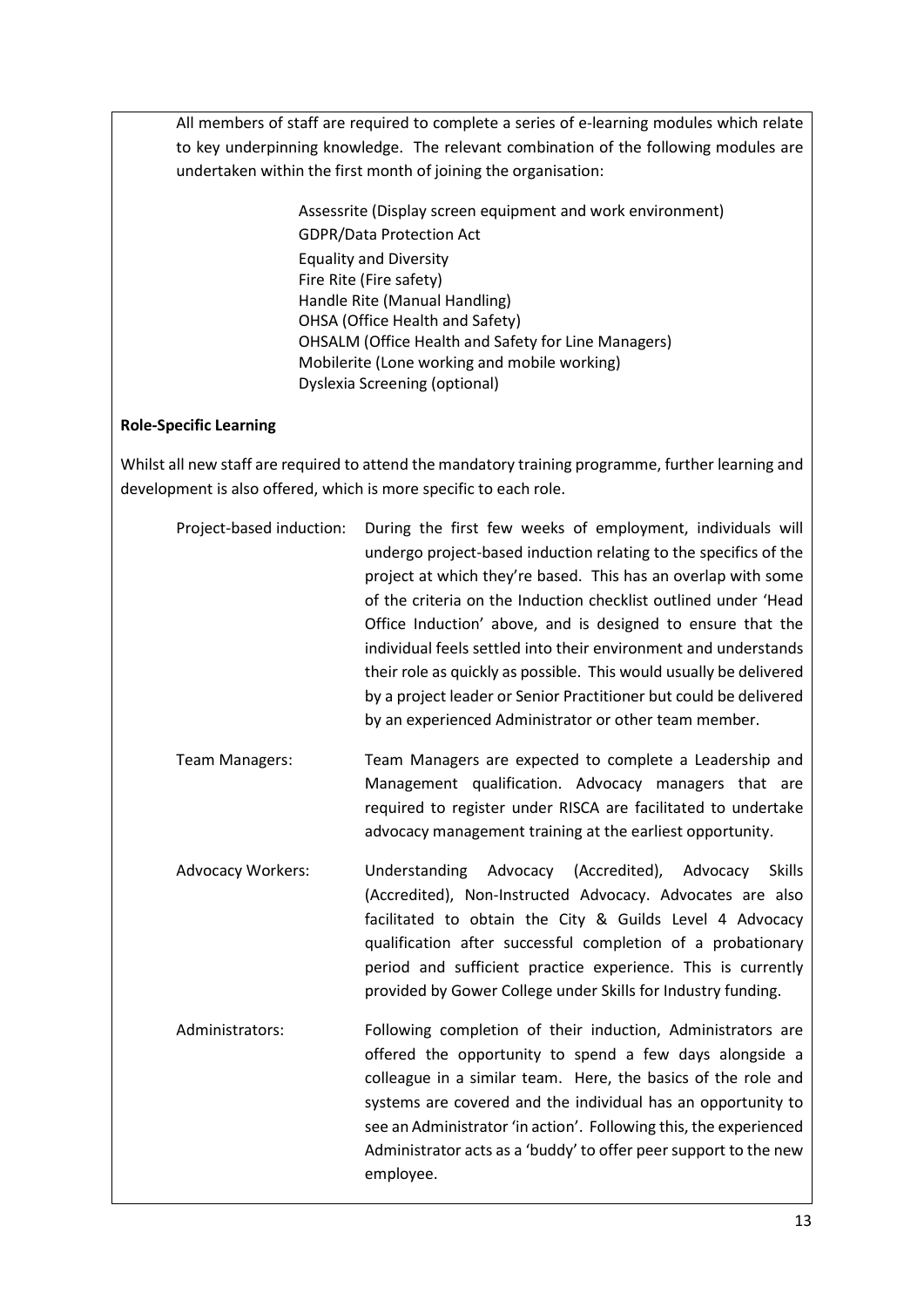#### Ongoing Learning and Development

Ongoing learning and development needs are identified by the individual in discussion with their line manager through TGP Cymru's Supervision and Appraisal systems. The recording forms for supervision and appraisal each have a section which prompts discussion and recording of gaps in skills and/or knowledge. Where a gap is identified, the individual, their line manager and/or the learning and development manager will explore and identify potential ways of addressing this gap. This may take the form of formal learning but equally may involve coaching, shadowing, selfdirected learning or a combination of these.

Occasionally, changes and developments in social care in Wales may require TGP Cymru to respond quickly and efficiently to relay these changes, their impact and related learning. As a relatively small organisation TGP Cymru is able to meet this need through existing communication systems alongside the roll-out of staff workshops or training sessions as necessary. An example of this would be the changes to advocacy brought about by the introduction of the National Approach to Statutory Advocacy, where all advocacy practitioners and managers were trained to embed new elements of practice into their day-to-day roles within the space of a few months.

## Recording Learning and Development Activity

All learning and development activity (with the exception of Workrite modules) is monitored and recorded using 'You Manage' software. This allows individuals to electronically request and receive authorisation from their line managers whilst simultaneously notifying the Learning and Development department of the activity, its duration and cost.

All Workrite information (e-learning) is held securely within the Workrite system and is reported as required by individuals, managers or the Learning and Development department.

Information from You Manage and Workrite is collated and discussed with individuals at supervision and annual appraisals, as well as providing an overview of learning and development activity in each team, region and department.

## Section 6: Facilities and Services

#### Storage of Records

The service operates from a number of regional offices (detailed in section two above). Each regional office functions as the main administrative office for the regional service. The Team Manager and Team Administrator are based in the regional offices, along with a small number of other service staff.

All referrals are directed to the administrative office as is any other service related paperwork and documentation such as contracts, invoices, staff expense claims and supervision notes. All documentation relating to staff, including HR information (personnel files detailing personal details, next of kin details, any disciplinary action, annual appraisals and working pattern) and financial information (relating to salary) is stored in our head office in Cardiff.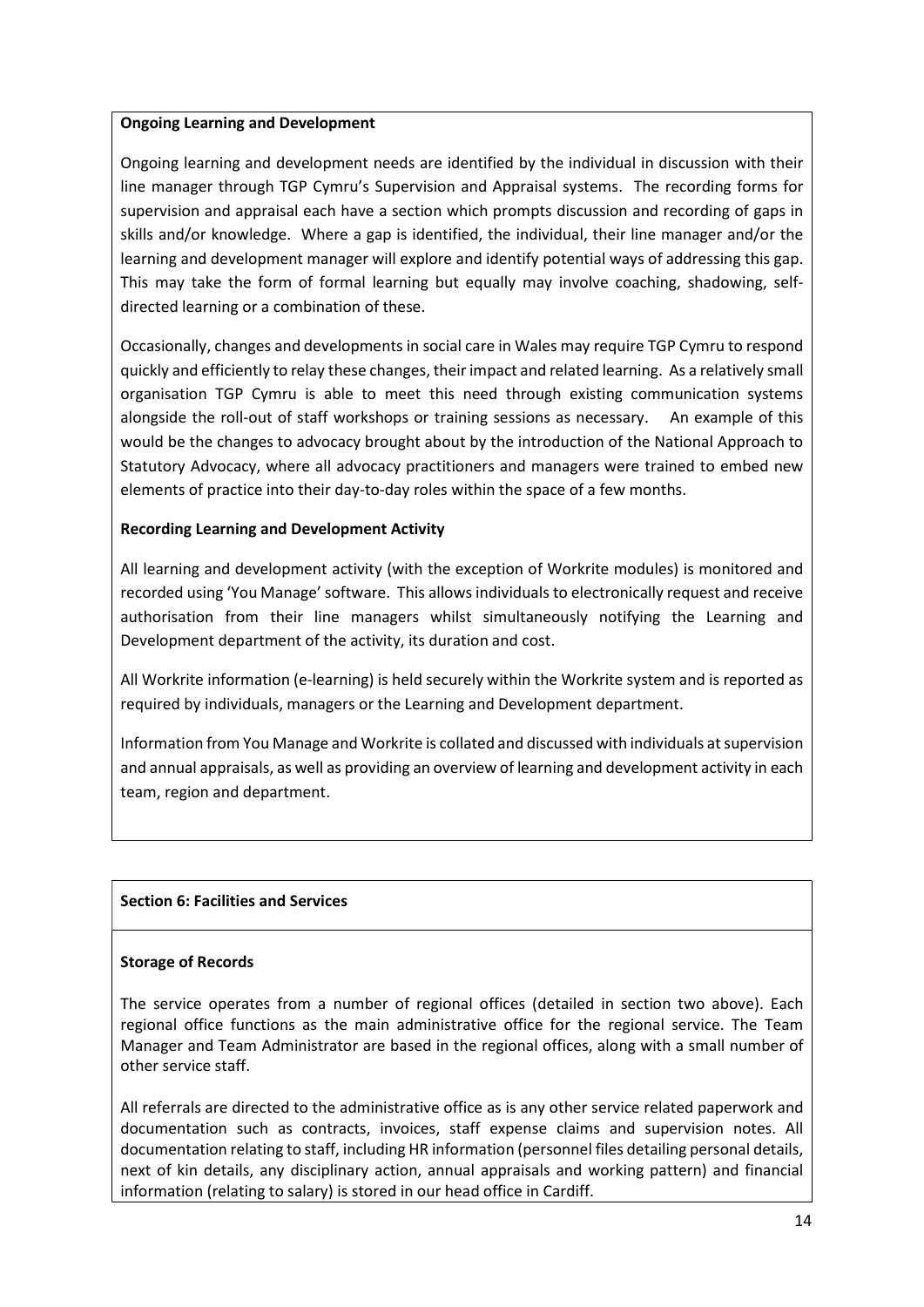Advocacy referrals, once received are added to Cygnet, our Case Management System, and are then deleted or destroyed (shredded). Cygnet is a server-based system accessed through a secure VPN and with a double password entry system. Cygnet is set up in such a way that Advocates only have access to service user files from the counties in which they work, while Team Managers and Team Administrators have access to all counties in the region and senior management have access to all service users. This ensures staff only see information relevant to their service.

The service keeps only very limited paper files in relation to service users as our Case Management Systems allows for the files to be stored electronically. In the event that a paper file is created, this is kept in a secure filing cabinet and added to Cygnet when necessary, before being shredded.

Other service related documents, such as invoices, budgets and financial recording are kept in both electronic and paper format. The service uses Office 365 to ensure that important documents can be accessed by the manager from any location and reduces the need for paper files. However, where paper copes exists they are stored in lockable filing cabinets.

The service is fully complaint with GDPR and a full data audit was undertaken for GDPR compliance in 2018. All staff receive training in GDPR on a rolling basis via Workrite.

## Meeting with Service Users

All three regional offices offer private meeting rooms to enable service users to meet with staff. However, due to the peripatetic nature of the service, this happens very rarely. In some regional offices, a meeting room must be booked in advance as it is shared with other organisations.

In order to comply with health and safety requirements all visitors must sign in an out of the buildings and in the event that a service user chooses to meet with an Advocate on site, we ensure there is another member of staff on site to comply with health and safety requirements.

## Meeting with Staff / Staff Training

Regional offices, for the most part offer private meeting rooms to enable the Team Manager to meet with and supervise staff in a private and confidential manner. In some offices the meeting room must be booked in advance as it is shared with another organisation. In regional offices where there is no private meeting room on site, an alternative private meeting room is sourced for such reasons as supervision.

Team meetings and some staff training takes place from regional office locations. However, due to the nature of the service the majority of staff training is accessed via an online e-learning system (core training modules which are completed every three years), takes place in our head Office in Cardiff or is accessed externally.

#### Section 7: Governance and Quality Monitoring Arrangements

We ensure service quality through a number of ways: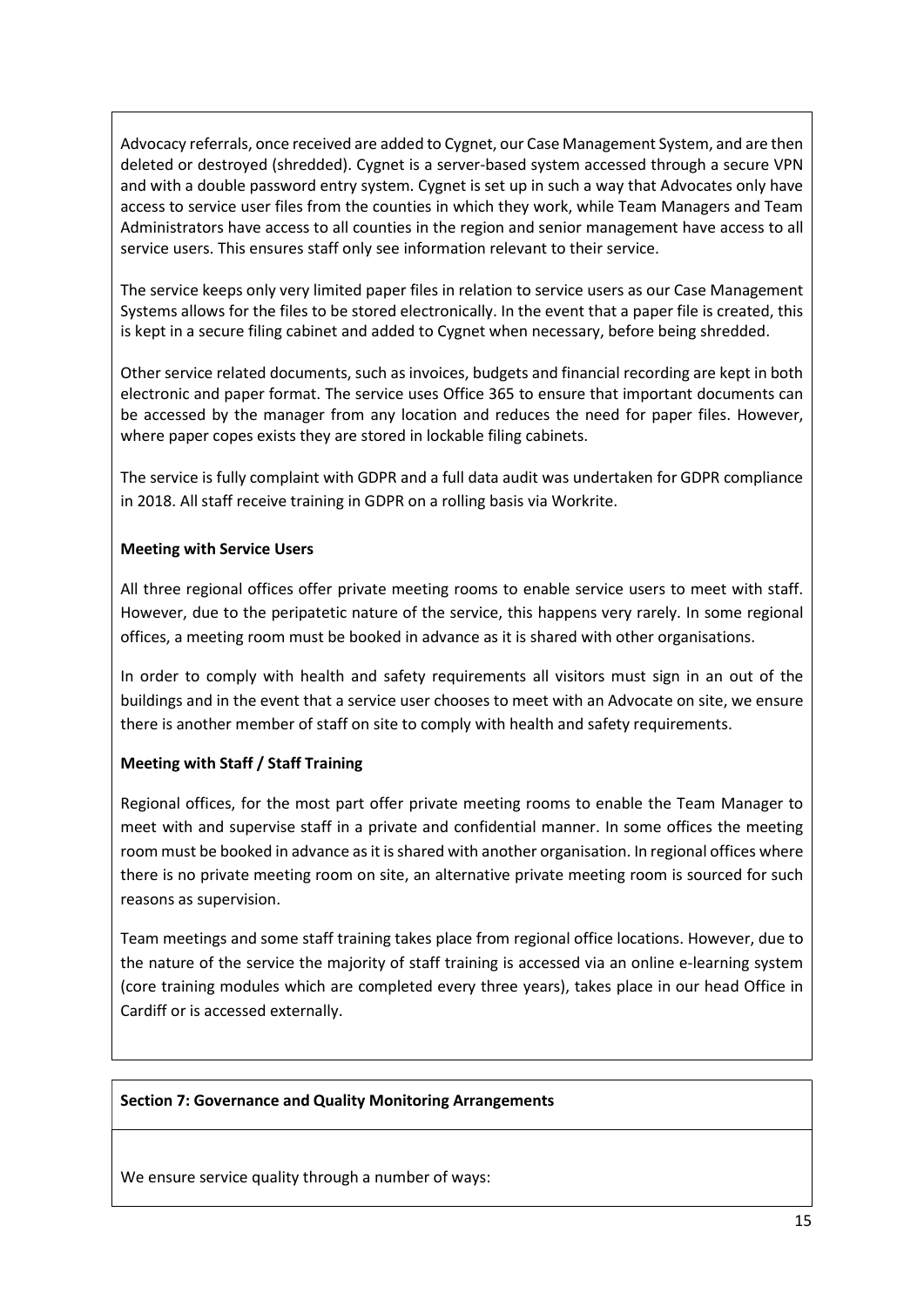#### Responsible Individual

The Responsible Individual (RI) will undertake quarterly visits to the service as defined in the Regulation. Other tasks associate with this role are delegated to the Director of Advocacy Services (DAS), although the RI maintains accountability.

The DAS will ensure the manager follows organisational policies and procedures in relation to providing a high quality, suitable, effective and safe service. TGP Cymru has robust Finance, HR and Learning & Development teams, which work with the DAS and Team Manager to ensure sufficient resources and appropriately trained staff.

Each Team Manager is supervised by the DAS. Supervision takes place as detailed in section 5 above.

In the event that the Team Manager is absent from work, the DAS will ensure that a suitably qualified manager is identified to manage the service. All managers at TGP Cymru are trained to the same standards and deliver services that operate via an agreed model. Any temporary manager would naturally ensure ongoing and consistent service delivery, quality and compliance with minimum disruption to the service.

As a member of the Strategic Management group, the DAS has oversight of all aspects of service delivery. In regular contact with head office teams, she is aware of staff turnover, sickness levels, complaints, safeguarding issues and reports.

Following each quarterly visit, the RI will meet with the DAS to action any findings from the report as well as from any other external feedback received, including complaints.

## Service Structure

The three regional services are overseen by the Director of Advocacy Services who is responsible for the line management of all Team Managers, ensuring a consistent approach to service delivery. The Director of Advocacy Services is line managed by the CEO (RI).

Day to day line management of regional service staff, the budget and service provision is delegated to the relevant Team Manager. The Team Manager is involved in processes such as recruitment and selection and staff disciplinary processes but in consultation with the DAS and the Senior Management Team.

## Review meetings

Contract review meetings with regional commissioners take place on a quarterly basis. Meetings allowing for the sharing of information in relation to the service, including management, changes to the way the service is delivered/ managed and any urgent matters that need sharing.

Reports are provided to commissioners on a quarterly basis and are reviewed in the quarterly meeting with commissioners. Reports collate information around service data, performance and delivery.

## Complaints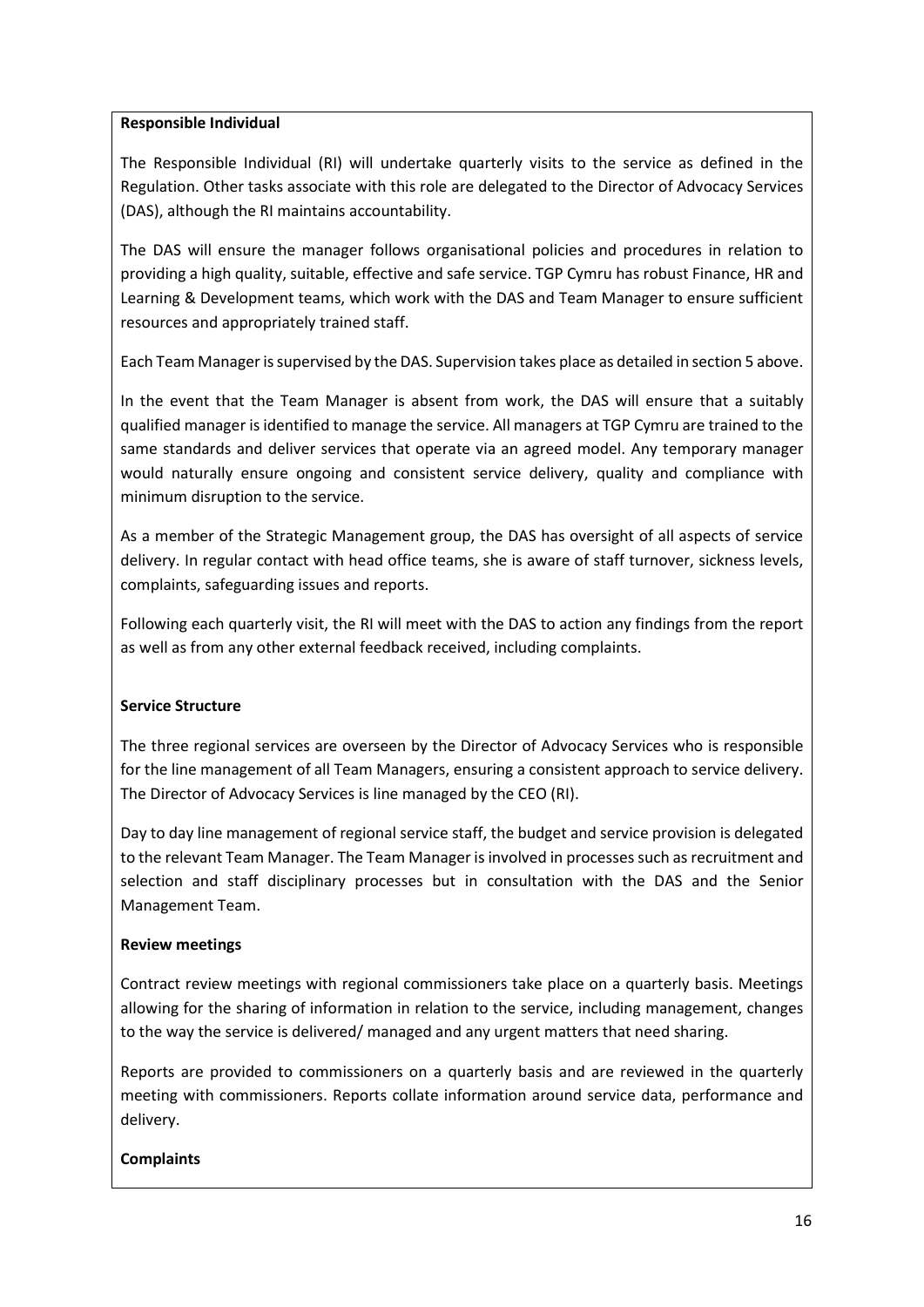TGP Cymru has a complaints policy and leaflet. Information about how to complain and a complaints leaflet is shared with all young people accessing the service during our first meeting with them. A Complaints Officer investigates all formal complaints. While we firmly believe in informal resolution as this boasts significant benefits for all parties, we are aware that there are times when formal complaints arise and we investigate these fully. We embrace the learning we acquire as the result of complaints, both formal and informal and strive to address issues raised and make changes as a result.

In addition young people being able to complain, any external parties who are unhappy with our service, are entitled to make a representation.

All complaints received are recorded at Service level and formal complaints are also collated centrally and reported to Trustees on a quarterly basis.

## Service User Involvement

As an organisation which focuses on ensuring that the voice of young people is heard in decisions which are made about them, it is right that these young people (CYP) have a voice in determining the quality of the service that they receive. This is achieved in a number of ways:

- Young people accessing the service have the opportunity to evaluate their experience in the evaluation phase of the advocacy journey. Evaluation feedback is recorded at the service and forms part of our quality checks and reporting process to service commissioners
- Young people have the opportunity to take part in an annual service user survey. This information is reported to service commissioners as part of our annual reporting process
- Young people are involved in decisions made about the project e.g. staff recruitment.
- We consult with young people about service resources, such as marketing literature and information.

## Staff Involvement

Our staff team is our most important resource, central to the continual improvement of delivery and monitoring. In particular:

We ensure that staff can access training to keep them abreast of changes in policies and legislation, thereby providing an accurate service. We also ensure staff are aware of the targets and reporting requirements for the service, to ensure they strive to ensure quality of service provision.

The service organises regular team meetings, which provide the opportunity for peer support, practice exchange and sharing of information regarding policies, procedures and targets. Team meetings are also used to consult with staff about changes to policies and service delivery. We are aware that staff undertaking direct work with young people have knowledge about what will/ won't work with young people as well as what is important when undertaking case work, and value their feedback.

Effective staff management, annual appraisals, bi-monthly supervision and regular management reviews ensure that staff work to managed expectations and are supported to achieve targets. This process is upheld through a wide range of policies which are available to all staff. In addition, staff participate in conferences, working groups and forums which seek to support knowledge transfer, identification of best practice and continued improvement. TGP recognise that all staff have a voice to contribute to quality improvement and we operate an open-door policy where staff are